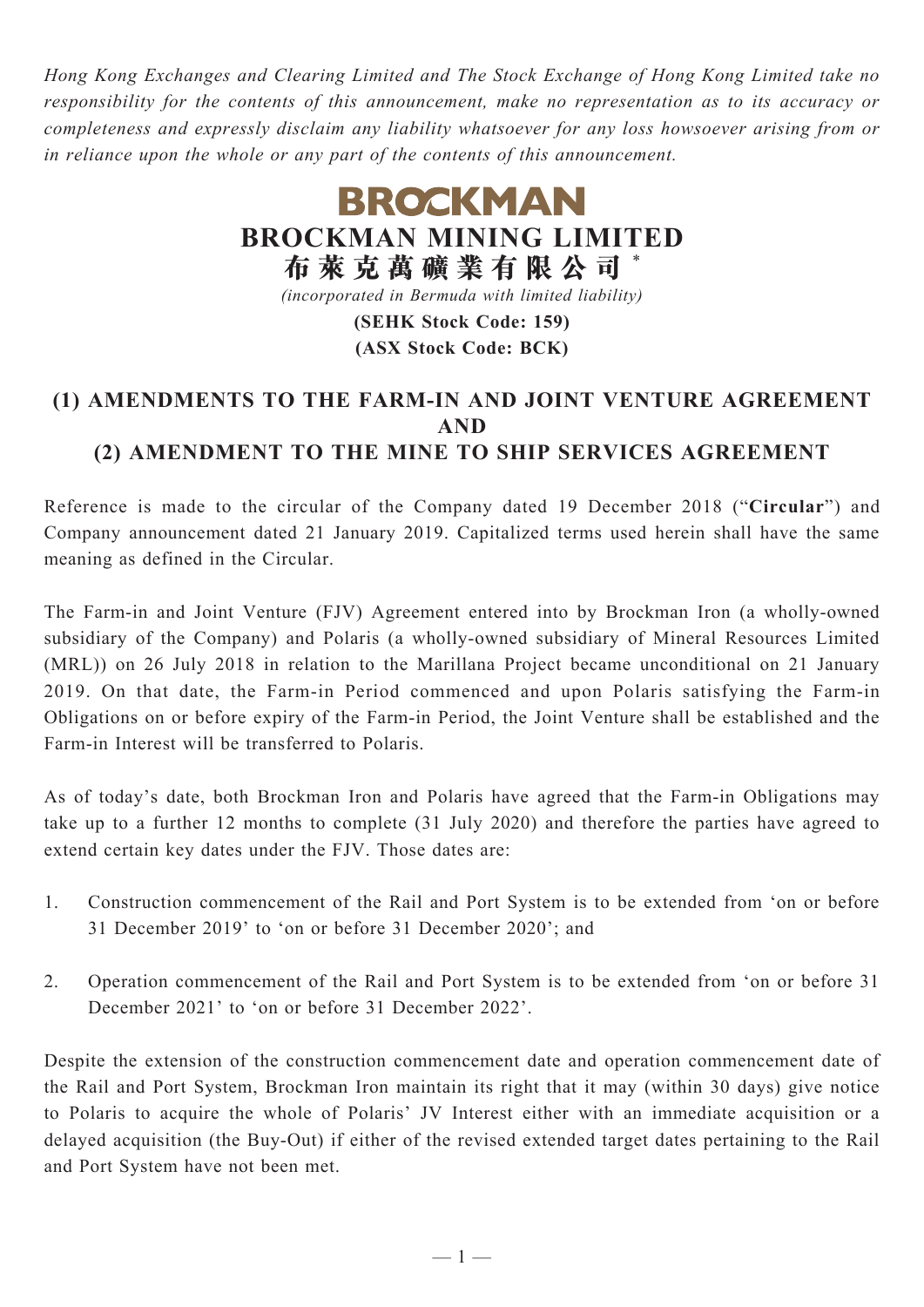Consequently the Mine to Ship Services Agreement (MSA) that was entered by Brockman Iron, Polaris, MRL and SPV (a wholly-owned subsidiary of MRL) on 21 January 2019 has to be amended also. The parties have therefore agreed that:

• The satisfaction of the Conditions Precedent for the MSA are now extended from 31 December 2019 to 31 December 2020;

### **AMENDMENTS RATIONALES**

#### **Farm-In Period**

Polaris has decided to ensure no fatal flow on mine design and metallurgy to support a 20Mtpa, up to 30Mtpa, operation, they need to do a drilling and metallurgical testing campaign. Such campaign will cost around AUD2 million, and this spending will be on top of Polaris' A\$250,000 spending commitment during the Farm-In Period. Such campaign is expected to last between 6 to 12 months.

#### **Rail and Port System development**

The design, third party verification and testing works for the intended Rail and Port System under the FJV and MSA, namely Bulk Ore Shuttle System or BOSS, is progressing and the timetable is being adjusted to reflect modifications in the design and an extended testing period to ensure a workable system with sufficient capacity.

Concurrently, MRL continues its work and negotiation on the State Agreement with the Western Australia government and port lease agreement with the PPA. The agreements are expected to be ready and operational by 31 December 2020, the revised construction commencement date of the Rail and Port System.

Consequently, due to the above date extensions it is now expected that the production of the Marillana Project will commence by end of calendar year 2022.

#### **DEFINITIONS**

| " $ASX"$ | ASX Limited (trading as the Australian Securities Exchange) |
|----------|-------------------------------------------------------------|
| " $AUD"$ | Australian dollars, the lawful currency of Australia        |
| "Board"  | the board of Directors                                      |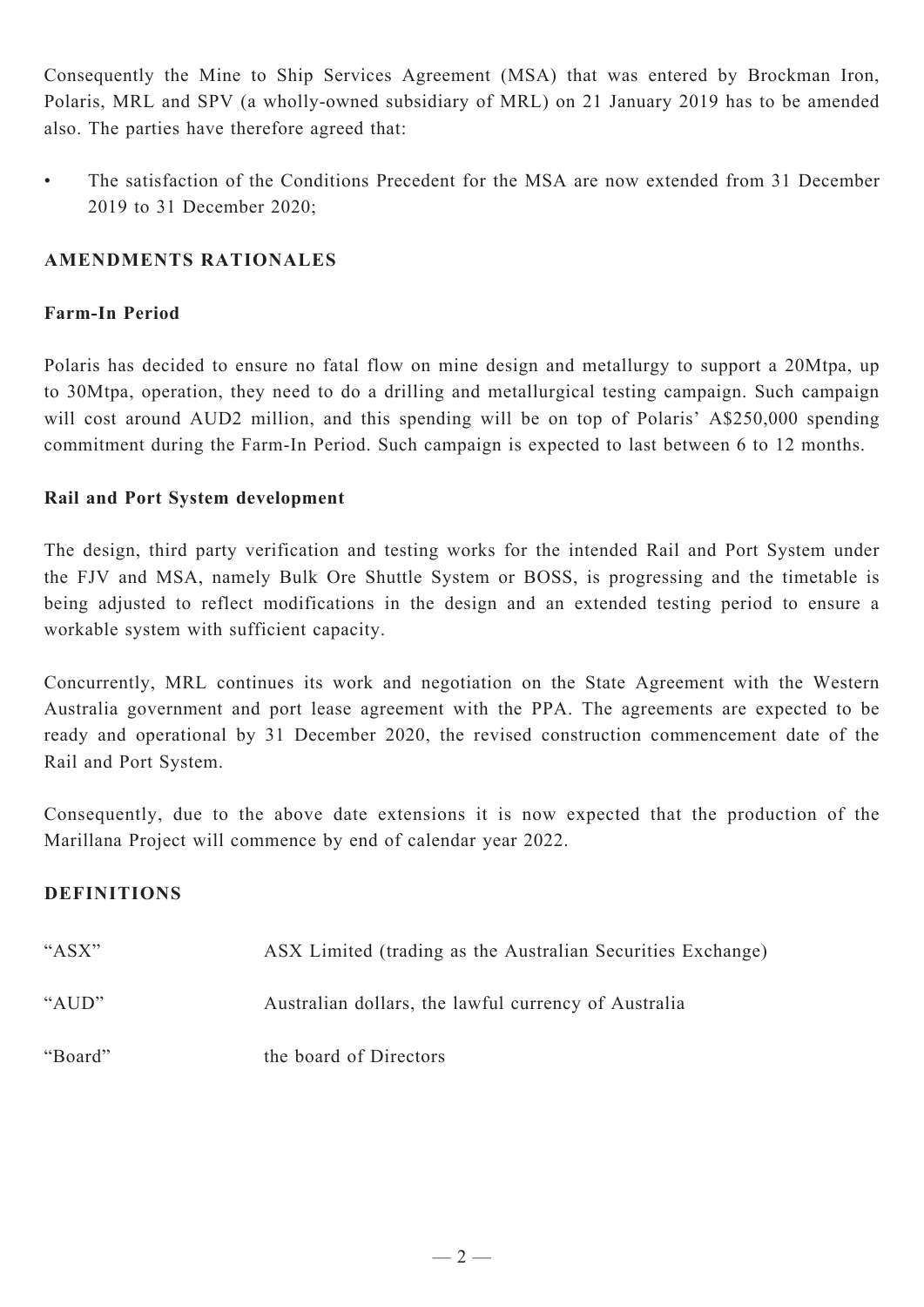| "Brockman Iron"       | Brockman Iron Pty Ltd, a wholly-owned subsidiary of the Company                                                                                                                                                        |
|-----------------------|------------------------------------------------------------------------------------------------------------------------------------------------------------------------------------------------------------------------|
| "Buy-Out"             | Brockman Iron's acquisition of Polaris' JV Interest in the event the certain<br>timeline in relation to the Rail and Port System is not met pursuant to the<br>FJV Agreement                                           |
| "Company"             | Brockman Mining Limited, the shares of which are listed on the Stock<br>Exchange and ASX                                                                                                                               |
| "Directors"           | the directors of the Company                                                                                                                                                                                           |
| "Farm-in Interest"    | a 50% undivided registered legal interest in the Tenements                                                                                                                                                             |
| "Farm-in Obligations" | the obligations under which Polaris is required to satisfy in order to earn<br>a 50% interest in the Marillana Project under the FJV Agreement                                                                         |
| "Farm-in Period"      | the period commencing on the Unconditional Date and ending on the date<br>that is the later of the date that Polaris satisfies the Farm-in Obligations<br>and the date that is six months after the Unconditional Date |
| "FJV Agreement"       | the farm-in and joint venture agreement dated 26 July 2018 entered into<br>between Brockman Iron and Polaris in relation to the Transaction                                                                            |
| "Group"               | the Company and its subsidiaries                                                                                                                                                                                       |
| " $HKS$ "             | Hong Kong dollars, the lawful currency of Hong Kong                                                                                                                                                                    |
| "Joint Venture"       | the unincorporated joint venture to be established between Brockman Iron<br>and Polaris pursuant to the terms of the FJV Agreement                                                                                     |
| "JV Interest $(s)$ "  | the rights, liabilities and obligations under the FJV Agreement in relation<br>to the Joint Venture                                                                                                                    |
| "Listing Rules"       | the Rules Governing the Listing of Securities on the Stock Exchange                                                                                                                                                    |
| "Marillana Project"   | The iron ore project of the Company located in the Hamersley Iron<br>Province within the Pilbara region of Western Australia                                                                                           |
| "MRL"                 | Mineral Resources Limited, the shares of which are listed on ASX                                                                                                                                                       |
| "Mtpa"                | metric tonnes per annum                                                                                                                                                                                                |
| "Polaris"             | Polaris Metals Pty Ltd, a wholly-owned subsidiary of MRL                                                                                                                                                               |